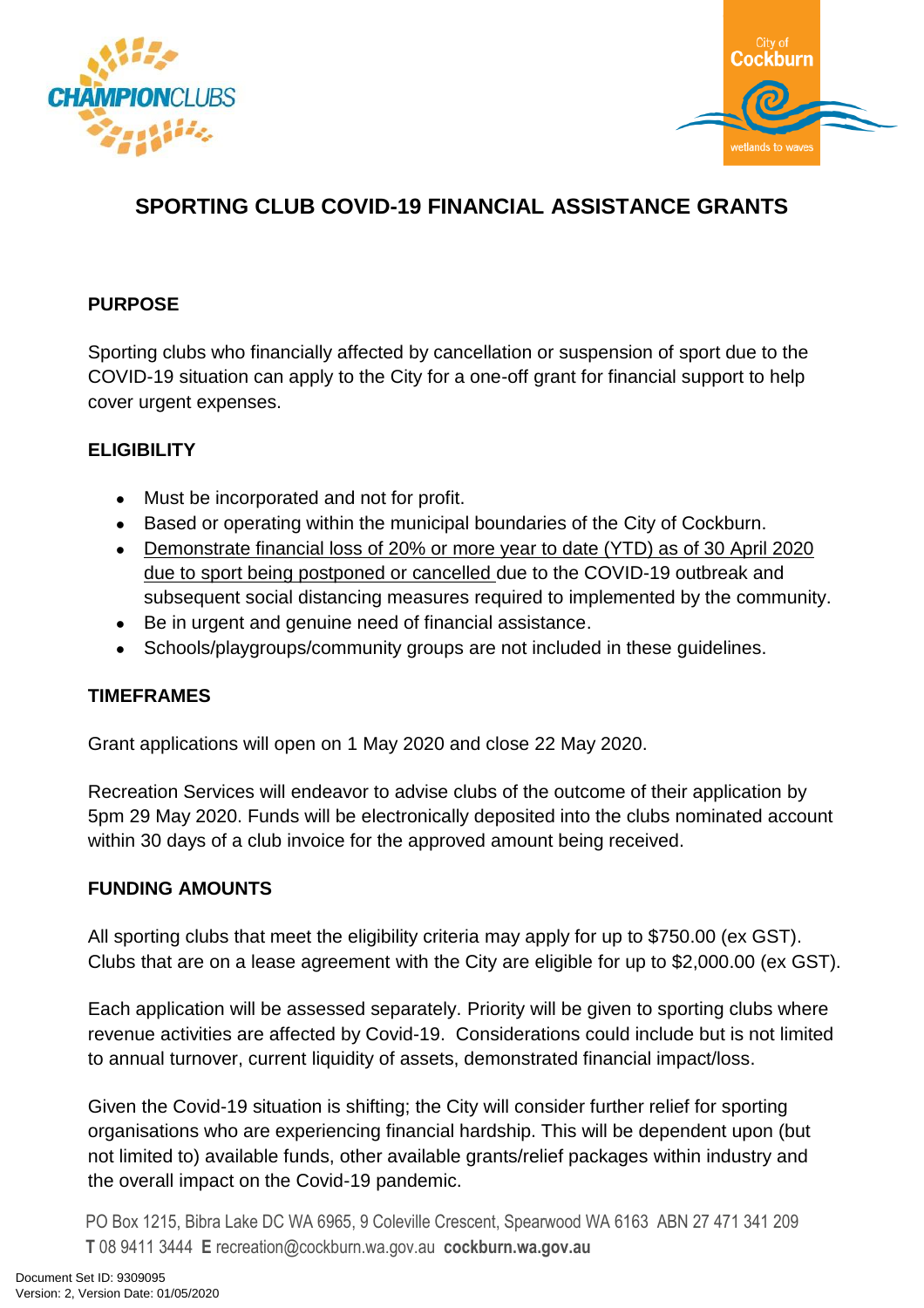## **FUNDING EXAMPLES**

May include but not limited to:

- Utility bills where applicable
- Insurance premiums
- Other incoming invoices that cannot be met due to income streams being affected

Funding will not be provided for:

- Employee, coach or player wages and superannuation.
- Honorariums.
- Credit card or loan repayments.
- City of Cockburn charges (please discuss these with the City in the first instance).
- Discretionary expenses (expenses that can be cancelled, put on hold or are not deemed necessary to conduct the business of the organisation).

#### **CONDITIONS**

No additional funding will be provided over the approved application.

Additional information must be included or attached to the application form where requested (i.e. club accounts, invoices & reasons for needing funding).

Funds are not to be used for an individual purpose.

Grant must be acquitted within one month of receiving the funds. Clubs who fail to acquit funds will not be eligible for future grants.

Clubs may only apply for this financial assistance grant once

#### **ASSESSMENT OF APPLICATIONS**

All applications will be viewed and assessed by Recreation Services who will discuss applications and allocate funding with final approvals being made by the Manager Recreation and Community Safety.

All funds are to be expended as per items approved in the funding application within one (1) month from the approval date with any unspent funds returned to the City along with the Acquittal report.

Successful/unsuccessful applicants will be notified by email. The process will take approximately one week from the application closing date to notification. Funds will be provided through electronic funds transfer (EFT) within 30 days from invoice. Please note incomplete applications will be returned to the applicant and only be considered once complete.